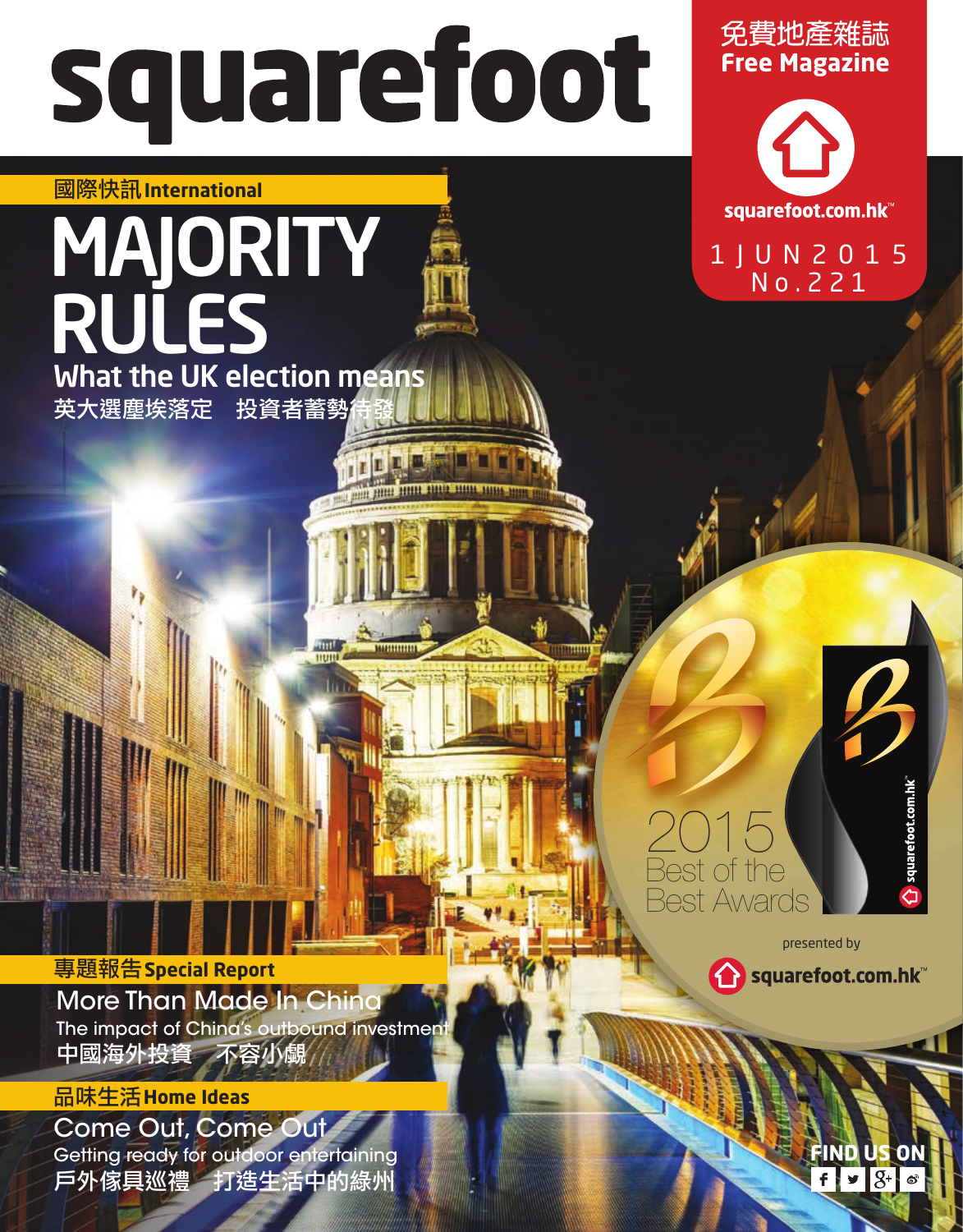

property purchases and cross-<br>border transactions come with a<br>host of rules, regulations, caveats<br>and restrictions that buyers must be border transactions come with a host of rules, regulations, caveats cautious of, or at the very least aware of. Politics is a fluid arena, and what is legal and fair one month is prohibited the next. Taxes spring up over night and pro-investment legislators are voted in and out at the drop of a hat.

To most of us, protectionist policies are designed to safeguard markets from socalled foreign invaders. American tech behemoths have been wailing — loudly — for years about China's protectionist trade policies that prevent them from doing business in the PRC. Earlier this year, a research paper revealed Ottawa's protectionist tariffs are largely to blame for the price differential between NAFTA partners US and Canada. Canadians would argue their higher food safety standards are worth the price, but others would suggest leaving it to the marketplace. South Africa charges tourists four times the resident fees to get into Kruger National Park. The list goes on.

Protectionism has also been linked with certain sectors that policymakers argue are of national interest. There are restrictions and/or prohibitions on foreign investment in agriculture in China and Russia, culture and media in Australia, Canada, France, the UK and, ironically, the US, public health in France and water supply in China and France as just a few examples.

But recently there's been what critics call a boom in protectionist property investment policies across the globe. One of the

most prominent was this past spring's implementation of a capital gains tax for overseas owners in the UK. UK property is one of the most open, transparent and secure locations for investment in the world, and there were fears a CGT would kill the market. That's proven to be hysteria.

Benham and Reeves Director Marc von Grundherr sees the tax as more of an equaliser, where all owners are paying the same taxes on property. Full stop. "No one can understand how it's gone on for as long as it has. It was coming. I can't imagine any other country in the world where residents pay a tax and foreign owners don't. Can you imagine, here, if I didn't pay any taxes and Hong Kong people did? There'd be an outcry. It's only a regularising [tax]."

Nicholas Holt, head of research for Asia-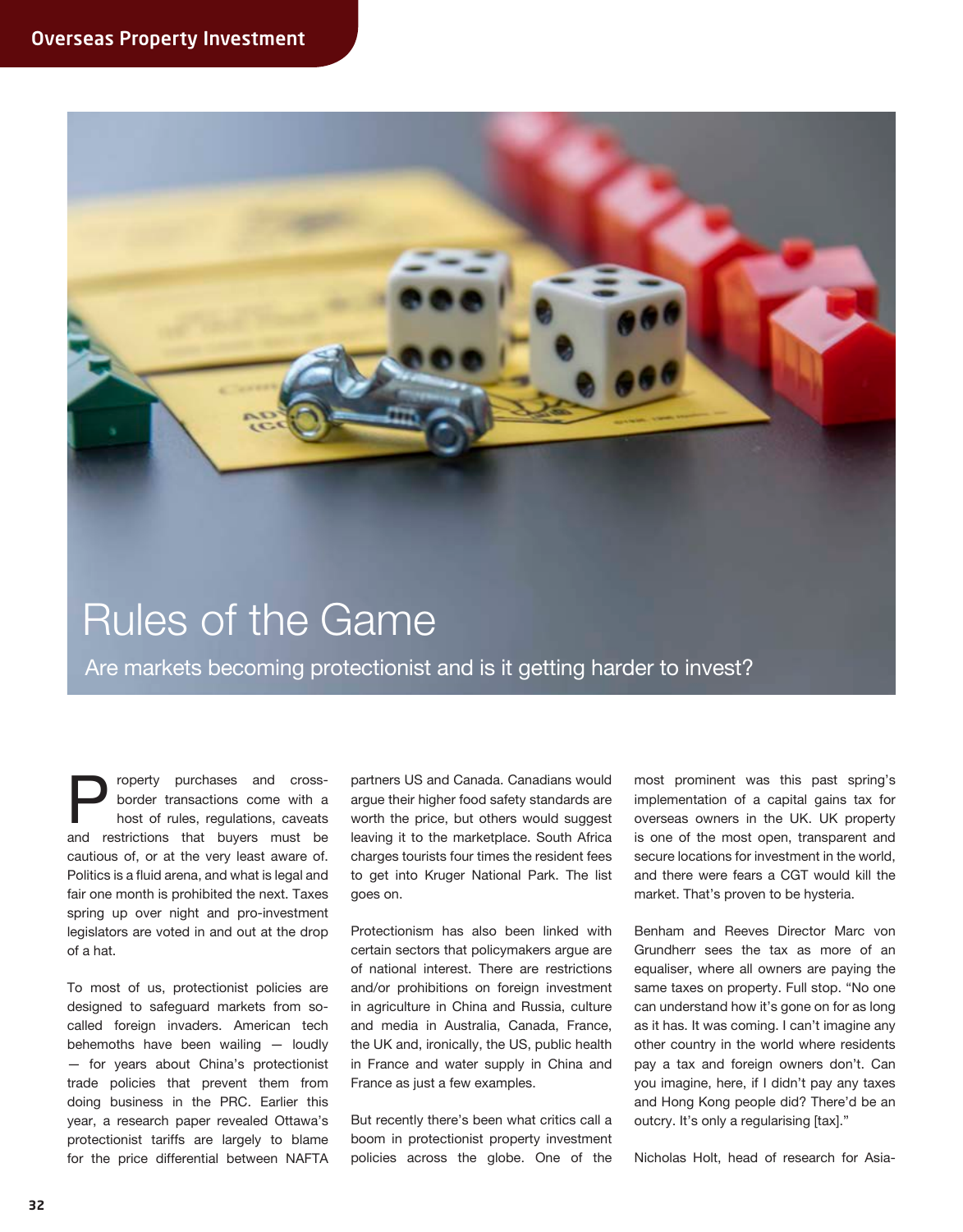

Pacific at Knight Frank, agrees. "The general trend — general — is more equalisation," he says, adding that property markets around the world are becoming more and more policy driven. "To a certain extent, yes. It's all about the increasing interventions and real estate is part of that. It's very sensitive isn't it?" but Holt is quick to point out that many markets are already protected (Thailand, Indonesia, India) and are likely to stay that way for the foreseeable future. The question now is one of how many are joining them?

"Governments in popular investment markets are becoming more aware of the negative effects of hot money," begins Hong Kong-based property writer Christopher Dillon, author of the *Landed* series. "Whether it's Silicon Valley entrepreneurs displacing long-term residents of San Francisco's

Mission District, young professionals who can't afford a home in Vancouver or London neighbourhoods that can't sustain corner shops, there's a social cost attached to higher property prices," he says.

Australia is a hot investor location and it's one that's tightening its grip. According to the NAB, Chinese investors are not being scared off Oz, stating in May that, "As China's slowdown in growth continues, there has been a significant shift in direct investment from Chinese investors into Australia, away from traditional targets such as mining, to alternative sectors, such as commercial real estate." Also in May the government announced that investors buying illegally now face up to three years in prison. That also applies to solicitors and property agent that facilitate illegal transactions. Other new rules include an

AU\$5,000 fee for investment on residential properties valued under AU\$1 million, which still excludes existing properties. There are fears that rule has been bent in the last few years, prompting the change.

Elsewhere, Vancouver legislators are facing pressure from residents over the city's increasing lack of affordability. As a result, mayor Gregor Robertson, among others, floated the idea of a speculation tax as a disincentive to be implemented as soon as possible. It could be argued they're following the SAR's lead in that some of Hong Kong's recent property policies (stamp duties for non-permanent residents and corporate owners) were designed to do just that. In May, the UK escaped new taxes and rules that could have been made official had the Tories not won the election.